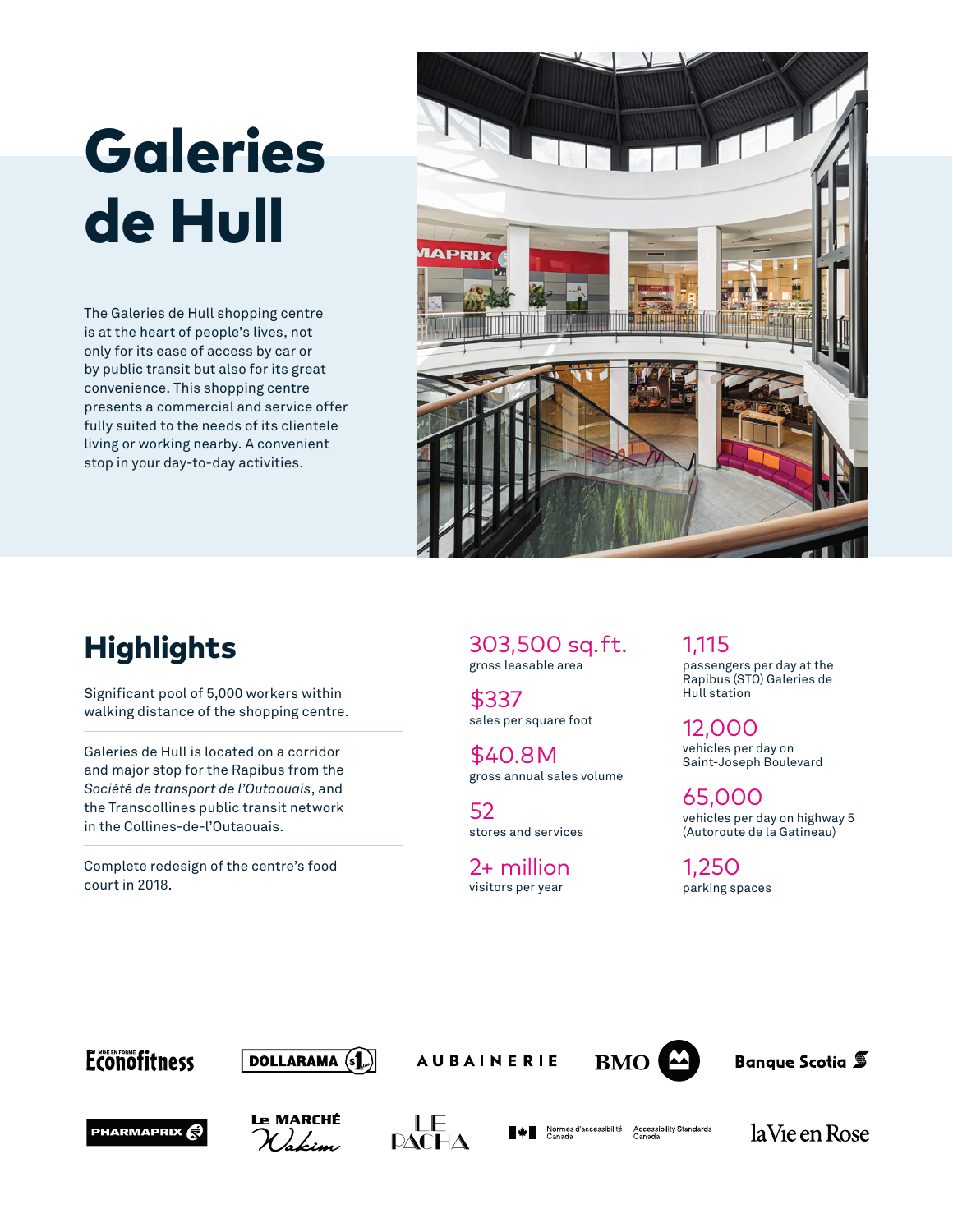| <b>Demographic</b><br><b>Profile</b>                            | <b>TRADE AREAS</b> |                             |          |
|-----------------------------------------------------------------|--------------------|-----------------------------|----------|
|                                                                 | Primary Trade Area | <b>Secondary Trade Area</b> | Total    |
| Population                                                      | 145,800            | 125,700                     | 271,500  |
| Projected population - 2026                                     | 154,800            | 132,700                     | 287,500  |
| Average household income                                        | \$85,519           | \$84,843                    | \$85,211 |
| Percentage of population with<br>an average income > of \$100K+ | 31%                | 31%                         | 31%      |
| Average age                                                     | 38                 | 40                          | 39       |
| <b>MARKET POTENTIAL</b>                                         |                    |                             |          |
| Durable and semi-durable goods                                  | \$766M             | \$659M                      | \$1,425M |
| Durable and semi-durable goods - projected 2026                 | \$813M             | \$695M                      | \$1,509M |
| <b>Everyday Consumer Goods and Services</b>                     | \$704M             | \$604M                      | \$1,308M |
| Everyday Consumer Goods and Services -<br>projected 2026        | \$747M             | \$638M                      | \$1,385M |
| Restaurants                                                     | \$236M             | \$194M                      | \$431M   |
| Restaurants - projected 2026                                    | \$251M             | \$206M                      | \$457M   |